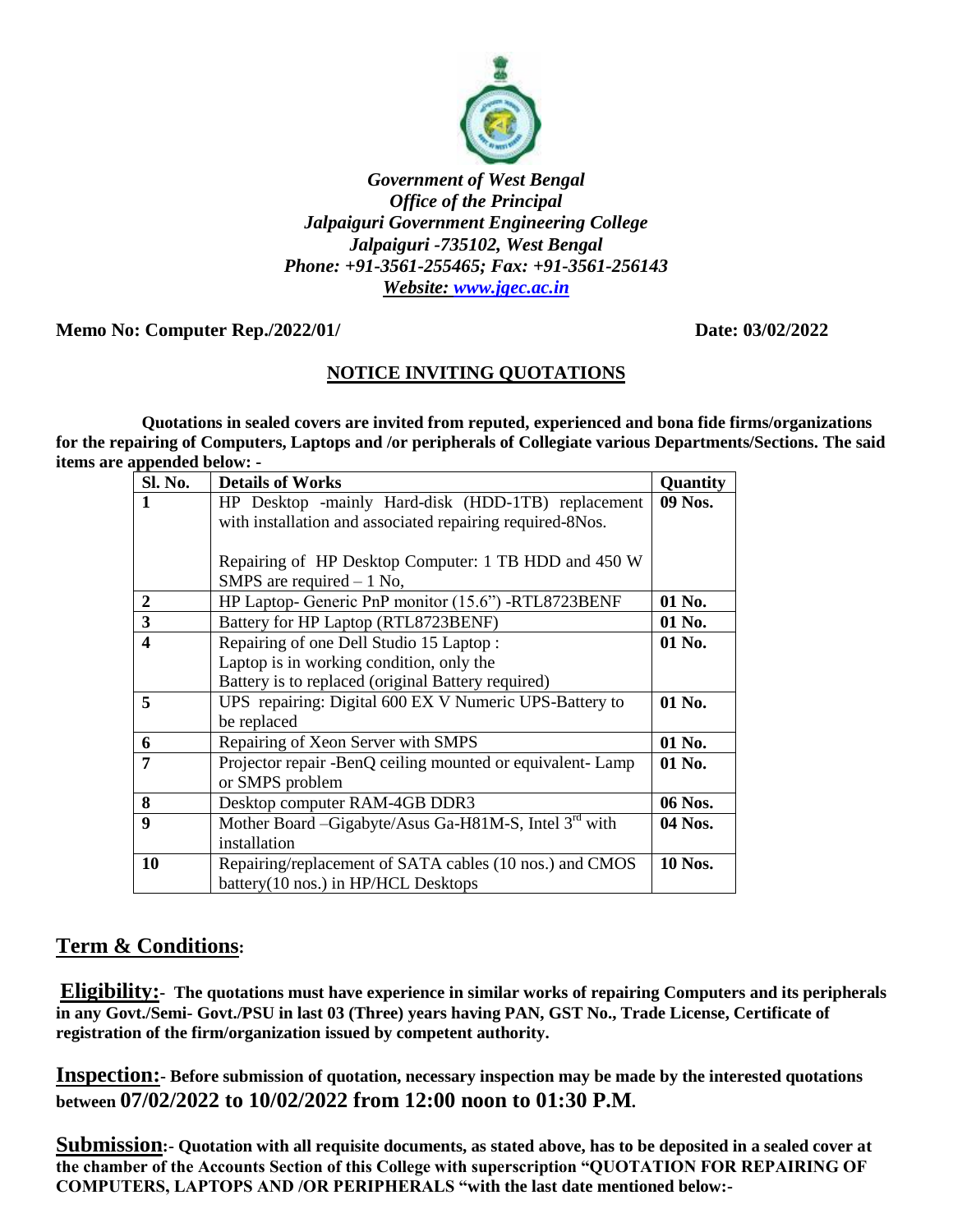#### **Last Date: 14/02/2022 upto 01:00 P.M.**

### **Opening Date:- 14/02/2022 at 02:30 P.M.**

**The Bid document may also be downloaded from our web-site: www.jgec.ac.in**

**Quotations must indicate all terms and conditions of the firms/organization and rates must be given in figure and words relating to the said works.**

**The Authority of this College reserves the right to accept or reject any or all the quotations whatsoever without assigning any reason thereof.**

 **Sd/- (Dr. AMITAVA RAY) Principal Jalpaiguri Govt. Engg. College Jalpaiguri**

**Memo No: Computer Rep./2022/01** Date: 03/02/2022

**Copy forwarded for information and take necessary action to:**

- **a). Office of the District Magistrate, Jalpaiguri, Jalpaiguri- 735101**
- **b). Office of the Zilla Parishad, Jalpaiguri, Jalpaiguri- 735101**
- **c). Office of the Panchayat, Samiti, Jalpaiguri, Jalpaiguri- 735102**
- **d). College Website, Jalpaiguri Govt. Engg. College, Jalpaiguri**
- **e). Notice Board, Jalpaiguri Govt. Engg. College, Jalpaiguri-**
- **f). Storekeeper, Jalpaiguri Govt. Engg. College, Jalpaiguri.**

 **(Dr. AMITAVA RAY) Principal Jalpaiguri Govt. Engg. College Jalpaiguri**